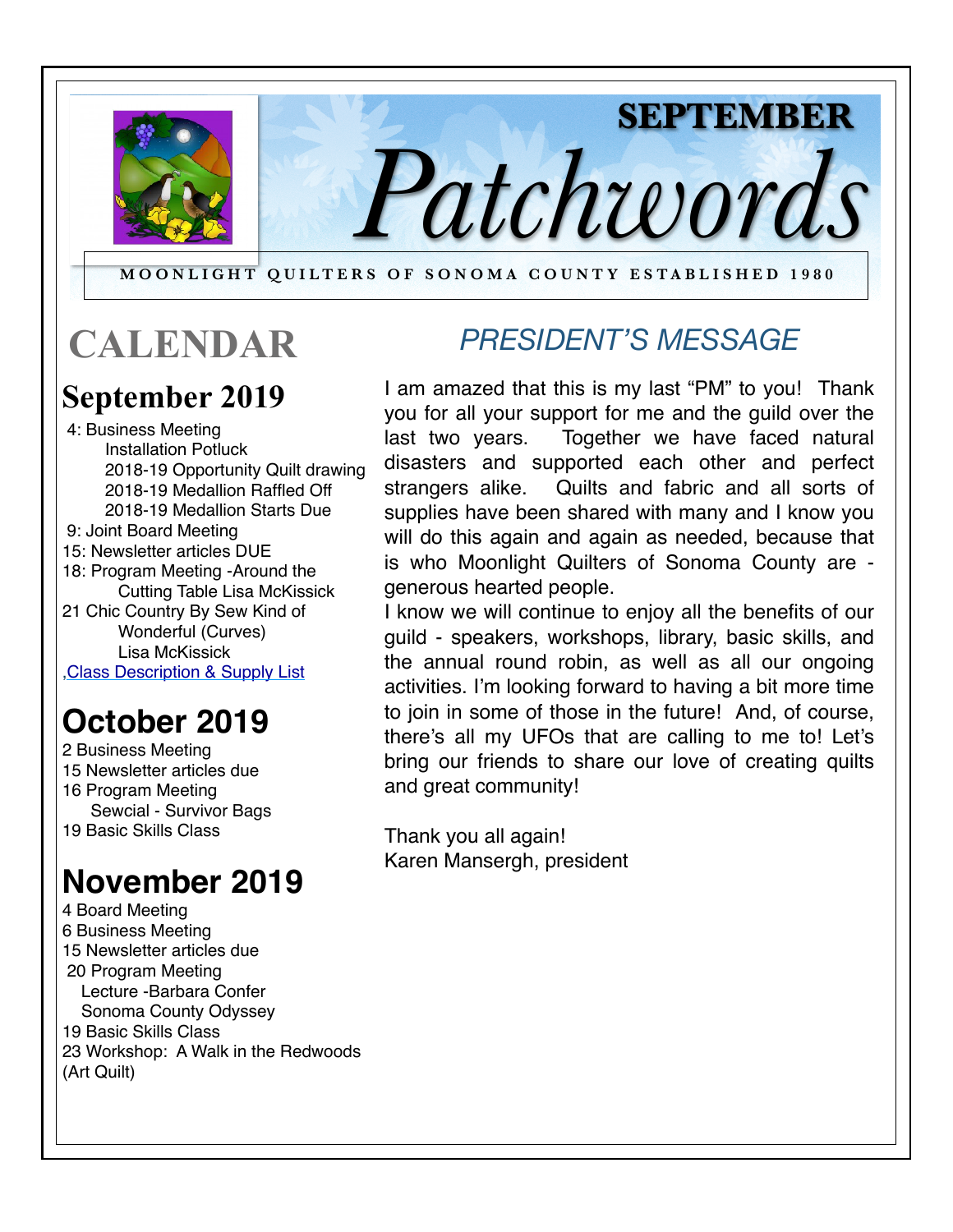Moonlight Quilters of Sonoma County Minutes of the Board Meeting July 22, 2019

**Attendees**: Members Karen Mansergh, Karen Derrick, Deana Abramowitz, Michelle Crosbie, Cyndi Cunningham, Norma Jean Edwards, Ellen Fox, Alys Hay, Trina Jahnsen, Marilyn Lira, Kerry Mertle, Sue Peretti-Keith, Gina Stateler-Calhoun, and Miriam Marlin.

Board President Karen Mansergh called the meeting to order at 6:33 p.m.

#### **Budget Report**:

President Mansergh reported that we currently have approximately \$73,000 in cash reserves, with the fiscal year 2018-19 almost finished. The budget committee has worked hard on the 2019-20 budget, and will be presenting it for membership approval at the next business meeting. The budget shows expected revenue to be \$1,153 less than expenses, including assumed approval of a dues increase for 2019-20 of \$45 per member. By a 9-3 vote, we voted to recommend the new dues rate to general membership. The Board also approved presenting the negative budget to the membership at the August meeting.

The treasurer will investigate setting up Paypal and Square for use at meetings and events to facilitate guild member payments for dues, raffles, opportunity quilt ticket and other guild member payments. As fewer members carry checkbooks and/or cash, we need to expand our payment options.

A heartfelt request from the outgoing and incoming treasurers – please report money received or spent within thirty days of an event for which you have responsibility! Michelle will be happy to help you with reporting any activity  $-$  just ask!

**Quilt Show**: The net revenue from the 2019 show was \$7,764.03. Some vendors have expressed

concerns about the cost of the show vs. the sales they make there. All vendors are also affiliate members, and this entitles them to advertise in our newsletter. Sue Peretti-Keith will contact vendors to remind them of this membership perk. They are also welcome to make presentations at meetings – we will make sure they are aware of this promotional opportunity.

**Using MQSC Blast**: President Mansergh asked for consensus from attendees regarding the use of email blasts for local fiber exhibit and affiliate class announcements. This was warmly approved.

The August 24th leadership retreat/transitional training date has been cancelled.

Table hosts are needed for our installation potluck, Fall into Quilting, in September. In order to ensure full tables, we are planning on two fewer tables than last year. With Karen M's encouragement, seven of eight tables have hosts.

Reminder: this is the time to look through your binder, clean it up and make sure it is ready for the next holder of your job! Reimbursement envelopes are available from the treasurer, should you need any. Another reminder – accounting for expenses and requests for reimbursements need to be handled within 30 days of your event.

There have been requests for hard copies of calendars and contact lists – but after discussion, it was agreed that we would refer people to the website since it is kept current, unlike a printed reference sheet.

#### **Other items**:

Community quilts has been busy making and donating quilts and bags as needed. Currently they have a good inventory of both quilts and recovery bags; there are no bears available. Summit Bank has donated 100 pens for use in filling recovery bags. Community Quilts Coordinator Marilyn Lira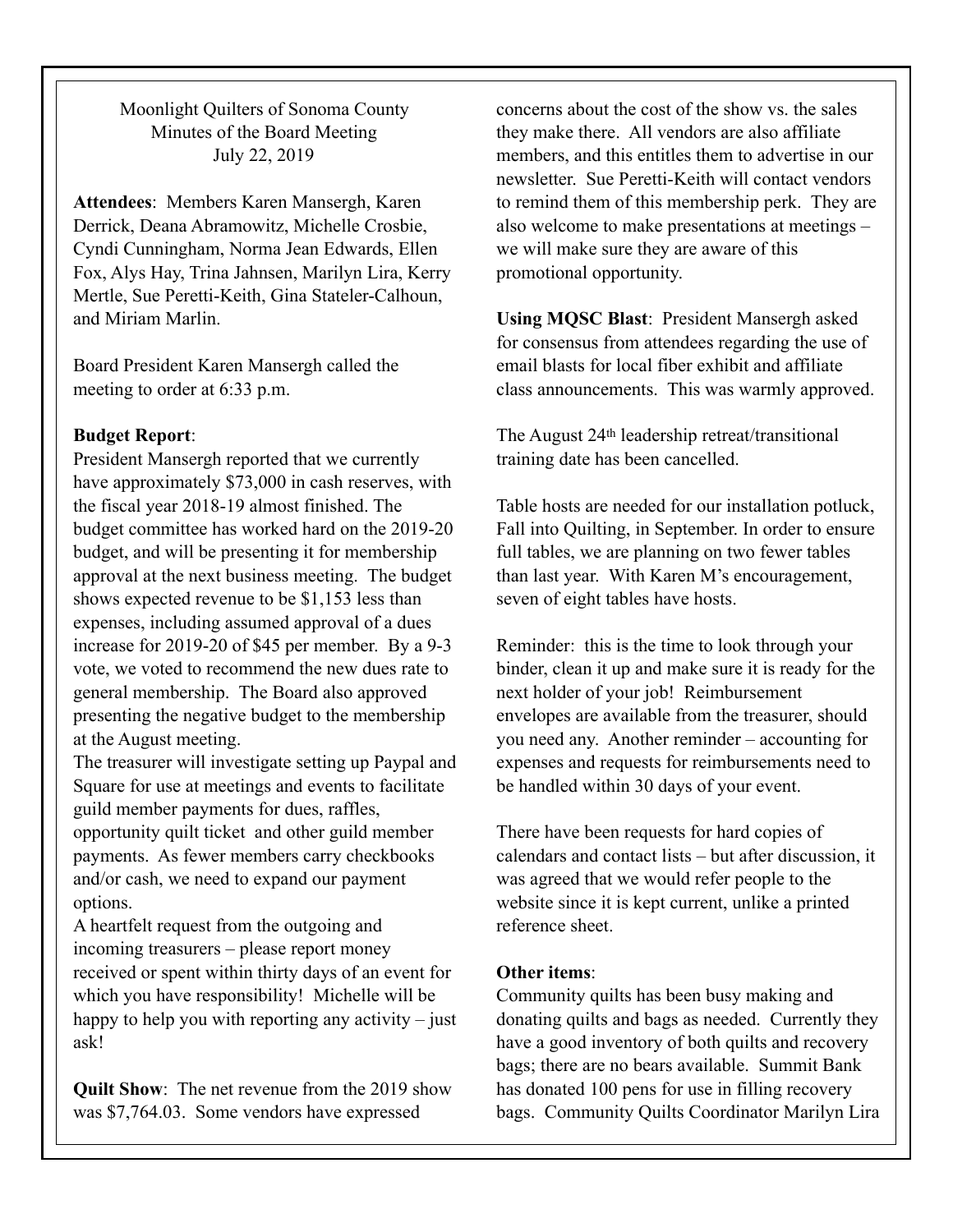Moonlight Quilters of Sonoma County Minutes of the Board Meeting July 22, 2019

#### **Other items**:

C singled out Patricia Bauer's community quilt, for which Patricia had designed a beautiful machine-embroidered label as inspiration to others.

In response to confusion about who should be contacted about various programs and activities of MQSC, the Activities page of the website is now labeled "Things to Do" and each link provides contact information as appropriate. Thank you Karen D!

The meeting was adjourned at 8:15 p.m.

Minutes respectfully submitted by Miriam Marlin, Board Secretary.

\*\*\*\*\*\*\*\*\*\*\*\*\*\*\*\*\*\*\*\*\*\*\*\*\*\*\*\*\*\*\*\*\*\*\*\*\*\*\*

### MEMBERSHIP

Deana Abramowitz and Kathy Vedder are back for another year as your membership committee.

We welcome all new and returning members.At the August business meeting it was voted that dues are now \$45.00, \$15.00 for junior members under 16 when accompanied by an adult.

 Dues can be paid by cash, check or with an ATM or credit card. You can also mail to your check for \$45 to the MQSC Treasurer to PO Box 6618, Santa Rosa, CA 95406.

 Unfortunately, the membership committee will unavailable at the September pot luck dinner. However, we will be there for you during the September program meeting.

Please contact us if you need membership information, new member binders or name badge kits.

### FAIR WINNERS

(ALL WINNERS NOT LISTED) Our Opportunity Quilt won 1st place for machine quilting, and 2nd place in large quilt division

Saraj Cory won 2nd place for her quilt, Fly Away

Patti Bassignani won 1st place for her quilt, Northern Lights

Deb Gomes won 4th place for her quilt, Alaskan Blooms

Deb Gomes also won 2nd place for her Flower Jacket

Dense Ragozzino won 2nd People's Choice Award for her quilt, Cats/Joy

Denise Ragozzino also won 2nd place for her quilt, Cats & Hiking

Pam Brown won 5th place for her quilt, Belize Bounty

Dolores McCann & Granddaughter, Danielle Ruiz won 1st place each for their pillow and potholder And 2nd place for From Desert to Home Cactus \*\*\*\*\*\*\*\*\*\*\*\*\*\*\*\*\*\*\*\*\*\*\*\*\*\*\*\*\*\*\*\*\*\*\*\*\*\*\*\*\*\*\*\*\*\*\*\*\*\*\*\*\*\*\*\*

#### MQSC SHOW & TELL 8/2/19

Judith Brooks Lemur Bag Nancy Samples Fish Quilt Jim Haws 394 Heidi Anderson Bake Sale Quilt

Deb Gomes Two whole cloth quilts Sue PK **Orange Peel Pillow** Debbie Cesaretti Orange Peel Pillow

Thanks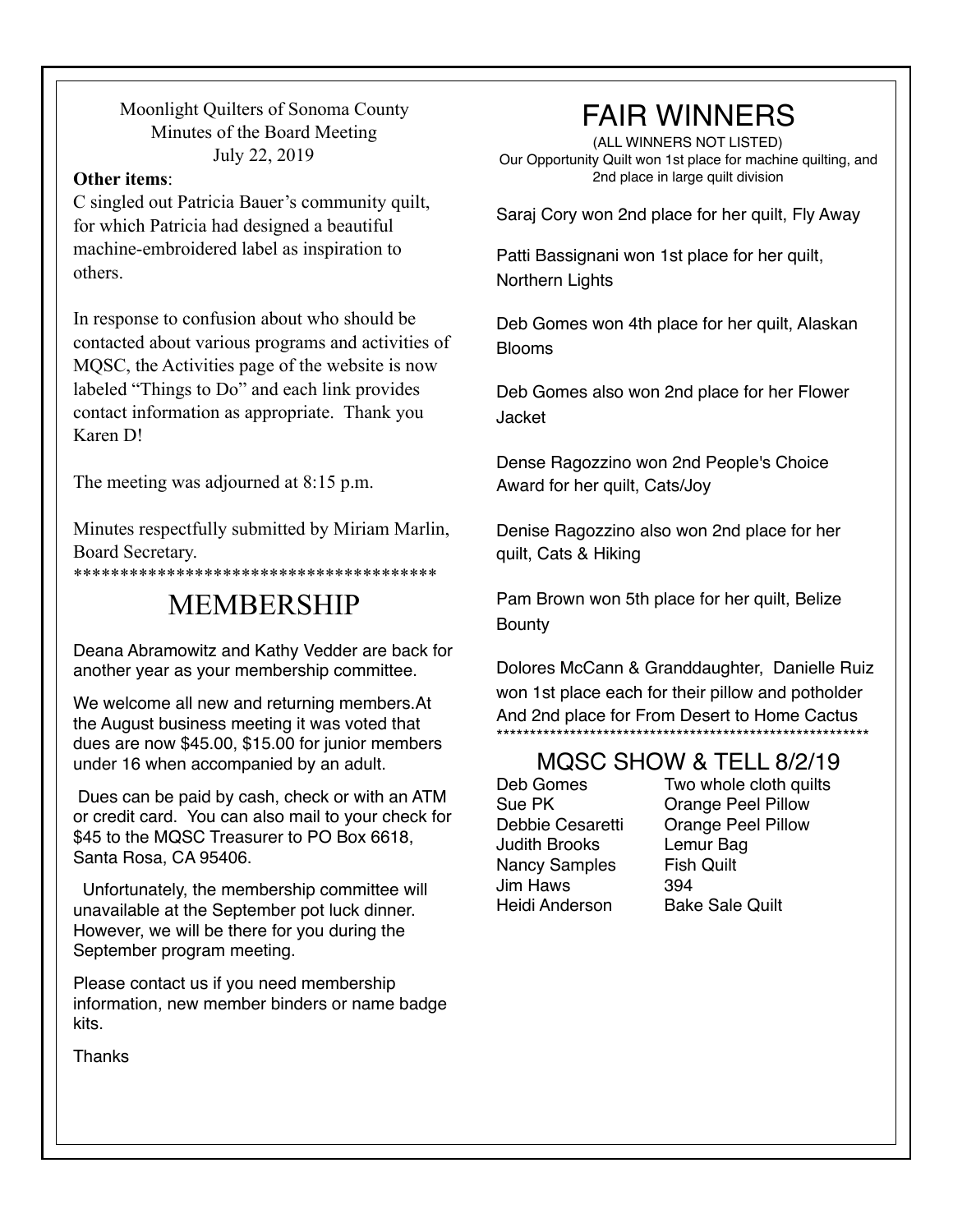## Basic Skills

MQSC has four free Basic Skills classes each year for our members!

Our first Basic Skills class for the new year will be No Fear Zippers, how to make versatile Zippie pouches. It will be taught by Alys Hay. You will have a choice of three sizes of pouch to make.

They are perfect for holiday gift giving! The class supply list is on the MQSC website <https://www.mqsc.org/basic-skills-classes>. If the link doesn't take you there look under the Things To Do on the menu bar then choose Basic Skills. The class will be on Saturday, September 28, 2019, from 10:00 am to 3:30 pm at Village sewing Center at their new location at 506 Lewis Rd.

We will have a sign up sheet available at the August 21st and the September installation potluck meeting on September 4th. Come by and sign up!

Patti Bassignani and Karen Lavender Basic Skills Coordinators

#### \*\*\*\*\*\*\*\*\*\*\*\*\*\*\*\*\*\*\*\*\*\*\*\*\*\*\*\*\*\*\*\*\*\*\*\*\*\*\*\*\*\*\*\*\*\*\* **THE MQSC LIBRARY**

Aren't you glad you remembered to bring your Library Books back to the August 21 MQSC Business Meeting? Lucky for us because there will be NO Library at the following Business Meeting due to the Installation Dinner on September 4, 2019. That means any books you check out on August 21 aren't due until October 2, 2019!

Think about what you in your Holiday stocking this year. The MQSC Library is having another magnificent Book Sale in December at the Holiday Party. Once again, the value of books will be measured by their weight, not their contents. The best buys come in small packages!

Kerry Mertle Diane Dickenson Mary Papsco "The Librarians"

### **SEPT 2019 CAT AND DOG CUDDLES**

Thank you to those who donated cat and dog cuddles at the July Program meeting: Patricia Bauer, Joy Bouvier, Cecile Clabaugh, Audrey Giroux, Dena Harding, Karen Lavender, Kathy Seely, and Janske Silva. We collected 41 cuddles at that meeting. Thank you!

We will be collecting cuddles again at the August 21 Business Meeting. This will be the last collection for the 2018-2019 membership year. Thank you so much for making this such a successful year for the Cat and Dog Cuddles program.

Thank you for your continued support.

Julie Neff Janske Silva Cat and Dog Cuddles

## Friendship Block

Let's wrap up this year with getting ALL Friendship Blocks turned in at our next business meeting 8/21.

We have a brand new block just started at our last meeting way back when! I know we will have another new block starting maybe at our very next meeting! So, stop by to see us and turn in a block you've been working on or pick up directions for a block you'd like to make. Better yet, bring us your idea and directions for blocks you'd like us to make for you! See you on the 21st.

Jeanne Nelson Margaret Garretson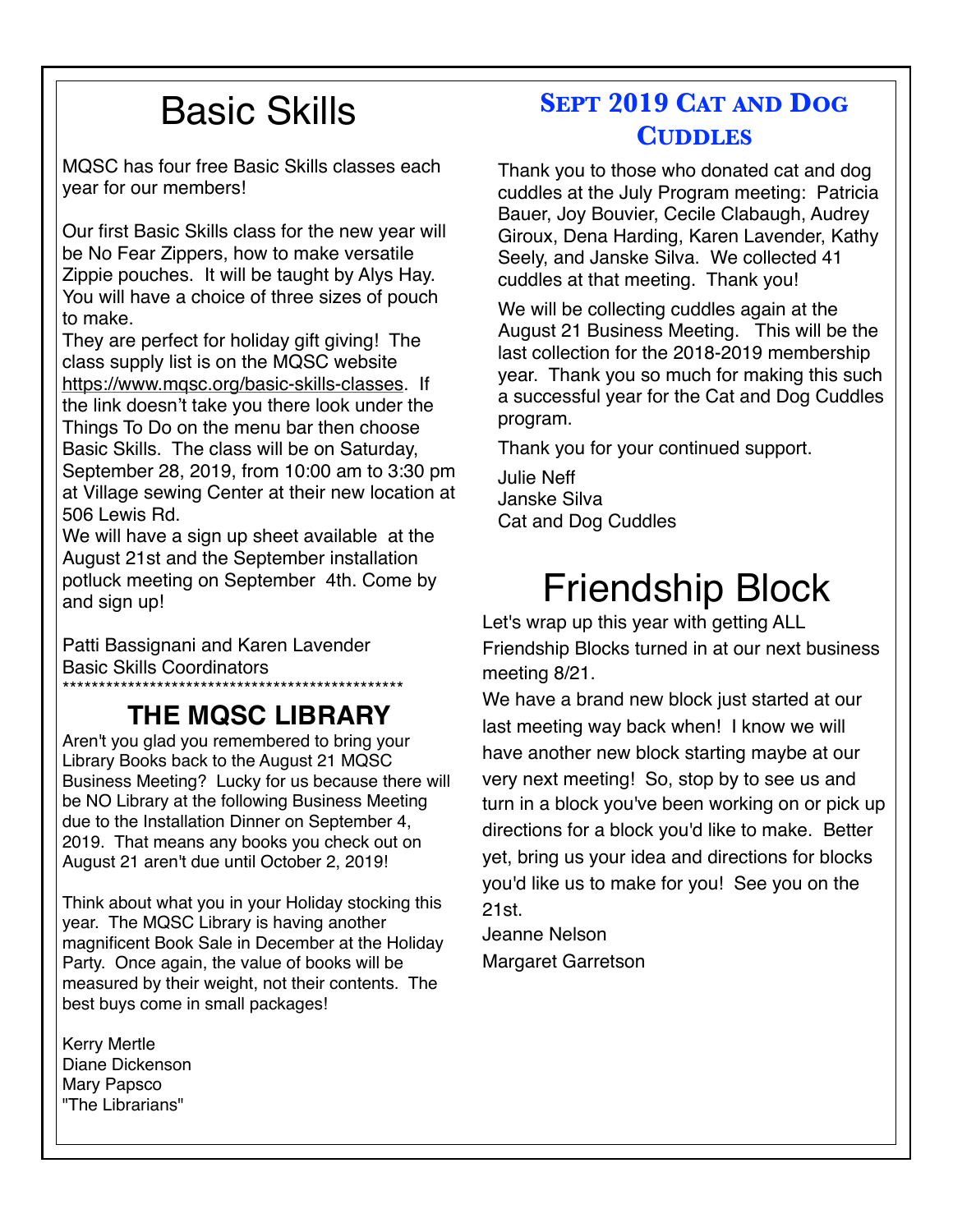## **Block of the Month**

We are closing in on the year of Carole and Heidi take you for a ride on our adventure in challenging your creative processes with our patterns. We've had seasonal, simple, challenging and fun blocks. We will be displaying the sweet 16 blocks at the September meeting (not the pot luck but the business meeting). It is a simple block and with batik's as the chosen fabric they should all blend well together. Our last block will be introduced at that time.

Thank you for joining us this past year…and carry on!!

Carole and Heidi

\*\*\*\*\*\*\*\*\*\*\*\*\*\*\*\*\*\*\*\*\*\*\*\*\*\*\*\*\*\*\*\*\*\*\*\*\*\*\*\*\*\*\*\*\*\*\*\*\*\*\*\*\*

**Moonlight Quilter of the Month** 

There will not be another "**Moonlight Quilter of the Month**," until we have our October meeting. Please say "yes" if I ask you to share your beautiful work with all of us. Have a great summer. Judy Pudoff Moonlight Quilter of the Month Chair

| Cahn       | Sharon         | Sep  | 6  |
|------------|----------------|------|----|
| Freiday    | <b>Barbara</b> | Sep  | 13 |
| Gutsch     | Dawn           | Sep  | 23 |
| Huckaby    | Donna          | Sep  | 17 |
| Jarvis     | Carol          | Sep  | 14 |
| Leake      | Kathleen       | Sep  | 26 |
| Lewis      | Teresa         | Sep  | 22 |
| Repp       | Katina         | Sep  | 18 |
| Stamey     | Theresa        | Sep  | 1  |
| VonFeldt   | Marci          | Sep  | 24 |
| Whiton     | Sarah          | Sep  | 28 |
| Ott        | Cynthia        | Sep  | 11 |
| Simerson   | Judy           | Sep  | 8  |
| Savano     | Marie E        | Sept | 10 |
| de la Cruz | Catherine      | Sept | 20 |

## HAPPY BIRTHDAY

| ole and<br>enture<br>es with<br>simple, | Badstubner      | Sue             | Aug | 31             |
|-----------------------------------------|-----------------|-----------------|-----|----------------|
|                                         | Bassignani      | Patti           | Aug | 10             |
|                                         | Beam            | Karin           | Aug | 14             |
| ll be                                   | Behlke          | Carole          | Aug | 16             |
| ۱e                                      | <b>Brown</b>    | Pam             | Aug | 30             |
| k but                                   | <b>Buff</b>     | Judy            | Aug | 25             |
| le block                                | Cambra          | Donna           | Aug | $\overline{3}$ |
| c they                                  | Clark           | Janet           | Aug | 19             |
| ır last                                 | Dague           | Lee             | Aug | 10             |
| ie.                                     | Deal            | Debbie          | Aug | 29             |
| ear…and                                 | Derrick         | Karen           | Aug | 29             |
| **********                              | Haws            | Jim             | Aug | 13             |
|                                         | Hay             | Alys            | Aug | 12             |
|                                         | Jahnsen         | Trina           | Aug | 12             |
|                                         | McClish         | Tim             | Aug | 27             |
|                                         | Morand          | Linda           | Aug | $\overline{7}$ |
|                                         | Norton          | <b>Brittany</b> | Aug | 10             |
| <b>t Quilter</b><br>ctober              | Pellini         | Pauline         | Aug | 25             |
| ou to                                   | Peretti-Keith   | Susan           | Aug | $\overline{2}$ |
| us.                                     | Raggio          | Nora E.         | Aug | $\overline{6}$ |
|                                         | Silva           | Janske          | Aug | 13             |
|                                         | Weinberg-Tuttle | Bambi           | Aug | 21             |
|                                         | Weinberg        | Marty           | Aug | $\overline{5}$ |
| $\bar{\text{S}}$ ep<br>6                | Wieler          | Anne            | Aug | 26             |
| $\overline{13}$<br>Sep                  | Citta           | Gayle           | Aug | $\overline{7}$ |
|                                         |                 |                 |     |                |

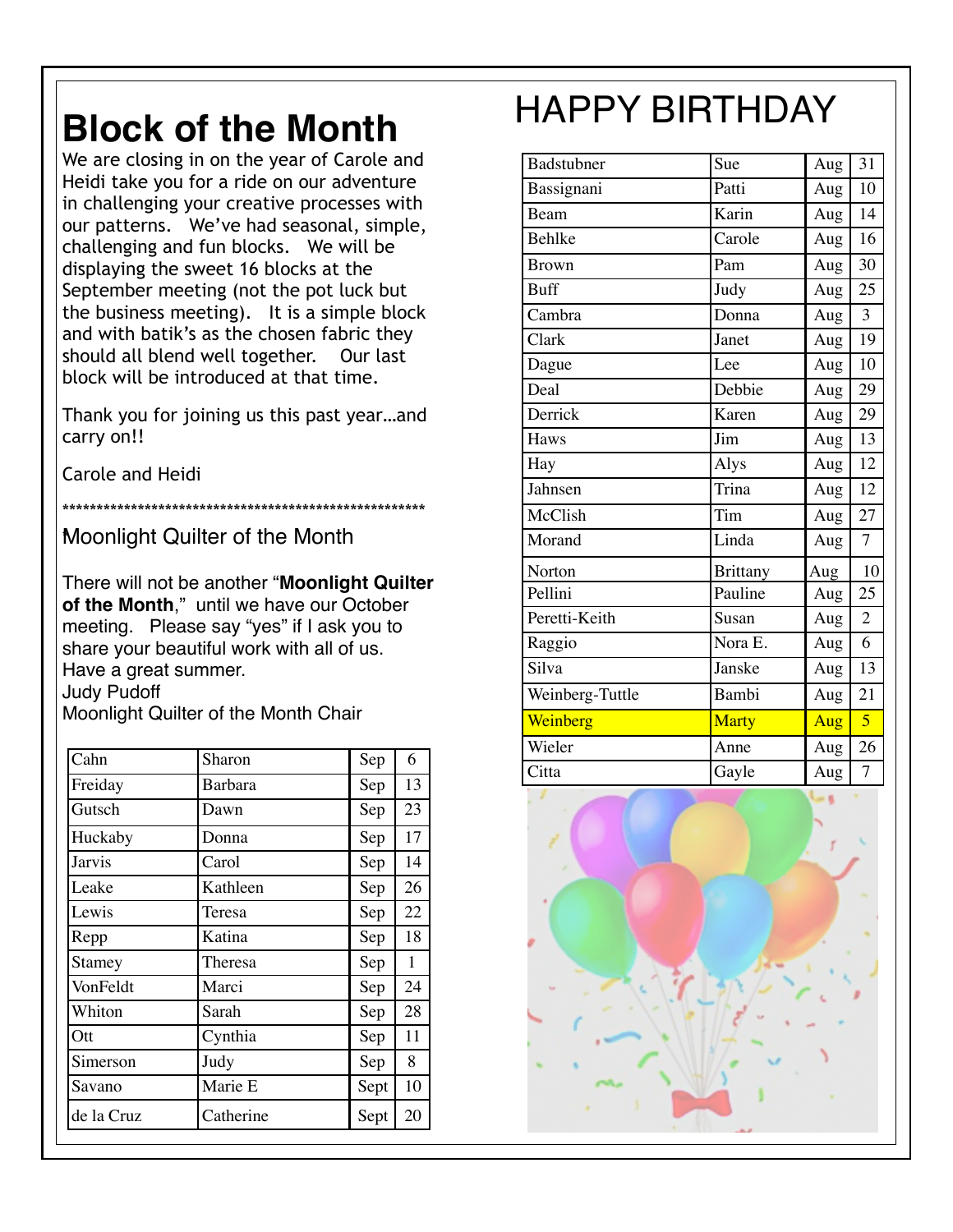

## *MQSC AFFILIATES*

#### **Ann Strom Threads**

P.O. Box 2221 Sebastopol, CA 95473 829-1014 Full line of Aurifil & Presencia threads for sewing & Quilting

#### **Bolt Fabric & Home**

Kate Barrett 219 N Cloverdale Blvd. Cloverdale, CA 95425 707-894-2658 Fabric, Notions, classes, gifts and home accessories. [www.boltcloverdale.com](http://www.boltcloverdale.com) [info@boltcloverdale.com](mailto:info@boltcloverdale.com)

#### **By Kay Mackenzie**

Kay Mckenzie, owner Books Patterns, tools, supplies, notions, gifts [www.kaymackenzie.com](http://www.kaymackenzie.com)

#### **Cindy's Fabric Boutique**

Cynthia Tarwater Yuba City, CA 530-218-6289 Fabric, patterns, notions [www.cindysfabricboutique.easy.etsy.co](http://www.cindysfabricboutique.easy.etsy.com) [m](http://www.cindysfabricboutique.easy.etsy.com)

#### **Constant and Laffin**

Sharon, Constat,Nancy Laffin 4717 Cameron Ranch Dr Carmichael, CA 95608 No brick and mortar store. Online and show presence only. Quilt kits, patterns and notions.

[nancy@constantlaffin.com](mailto:nancy@constantlaffin.com)

#### **Global Marketplace Fair Trade Quilts**

#### **D's Quilting Designs**

Don Javier, owner 320 Graham Ct Folsom, CA CA 95630 916-985-2299 Sashiko patterns & tools. Asian/ oriental & blender fabrics, patterns and notions.

[www.doriejavier.com](http://www.doriejavier.com)

#### **Finishing Touch for You**

Gail Hogan 530-304-5809 7979 Wapiti Pl Citrus Hts, CA 95610 Yarn, necklaces & scarf slides, All handmade. [gailsotherplace@gmail.com](mailto:gailsotherplace@gmail.com)

#### **Freshwater Quilt Hangers**

Verne Frost 2650 Freshwater Rd, Eureka, CA 707 845-9237 By appointment or drop in. Handmade wood quilt & weaving hangers, quilt craft items, special order.

Lavender Hill Quilting Teresa Breazale 2434 Slater St Santa Rosa, CA 95404 Quilting Services, free motion quilting [lavenderhillquilting@gmail.com](mailto:lavenderhillquilting@gmail.com)

Material Girlfriends 1035 Geneva St Livermore, CA 94450 925 640-2485 We are both eager to share our passion with new and used quilters by teaching and lecturing at their local shops, guilds and quilt shows.Many patterns to choose from on our Patterns blog [www.QuiltPatternsDirect.com/blog](http://www.quiltpatternsdirect.com/blog) [lisa@materialgirlfriends.com](mailto:lisa@materialgirlfriends.com)

[lora@materialgirlfriends.com](mailto:lora@materialgirlfriends.com)

#### **Maureen Schmidt Hand Dyed Fabrics**

324 Twin Lakes Dr Santa Rosa, CA 95409 Hand dyed cotton, raw silk and radiance hand dyed pearl cotton and cotton gauze By Appointment only 228-6007 [mhardyschmidt@gmail.com](mailto:mhardyschmidt@gmail.com)

#### **Meissner Sewing & Vacuum Center**

Santa Rosa 1250 Mendocino Ave Santa Rosa, CA 95401 707-575-5259 M-F 10-6 Sat 9-5 Sun Closed Sewing machine, long arm, vac, notions, fabric, industrial & Commercial embroidery systems. Repair & service of machines, classes, workshops & events. 15% discount w/active MQSC card. [meissnersewing.com](http://meissnersewing.com)

#### **Missing a Few Buttons**

Tammy Salvato, owner c/o Summer Cottage Antiques 153 Kentucky St Petaluma, CA 94952 707-578-7796 At least a hundred thousands old & new buttons. [salvatofam@aol.com](mailto:salvatofam@aol.com)

#### **Monica's Quilt & Bead Creations**

77780 Country Club Dr, #C & D Palm Desert, CA 92211

#### 760-772-2400 Fabrics, patterns, 4000 sq. ft. of beads everywhere. [www.monicasquiltandbead.com](http://www.monicasquiltandbead.com)

#### Not Just Quiltz

37831 Niles Blvd, Fremont, CA 94536 510-797-6579 Tues - Sat: 10am – 6pm Sun: 10am – 4pm Mon - Thur: Closed Aboriginal and Batik fabrics, long arm quilting services on a Gammill Statler Stitcher, embroidery, custom quilts, classes, batting, notions and unique gift items, as well as gift certificates. [NotjustQuiltz.com](http://NotjustQuiltz.com)

#### **Parkside Sewing Machine Centre**

Jim & Maria Wyllie, owners 410 Santa Rosa Ave Santa Rosa, CA 95404 576-1430 Local Bernina Dealer since 1981, service most machines. Mon to Fri 9:30 to 5, Sat 9 to 12 noon, Sun closed. 15% discount on notions & parts with membership card.

#### **Quail's Nest Quilt Co, LLC**

Susan Florez, Lois Nolan,Annette Ruckrigl 14675Mong Way Sonora, CA 95370 209 288-2392 Local Bernia & Janome dealer since 1961. Service most brands, sewing machine parts & notions. @15 % discount.

#### **Quilts By Cathy**

1436 Coughlin Ct Yuba City, CA 95993 530 671-6047 530-671-6047 Longarm quilting, fabric, kits [quiltsbycathy@comcast.net](mailto:quiltsbycathy@comcast.net)

#### **Rainbow Resources**

Charlene Younker PO Box 222 Albion, CA 95410 707 937-0431 Unique fabrics & trims. 10% discount w/active MQSC card @ Albion store only hours by appointment only. [rainbowresourceco.com](http://rainbowresourceco.com) [rainbow@mcn.org](mailto:rainbow@mcn.org)

Sew Little Time Quilting Colleen Granger 337 Pt San Pedro Rd San Rafael, CA 94901 415-686-6067 Longarm quilting, quilt patterns,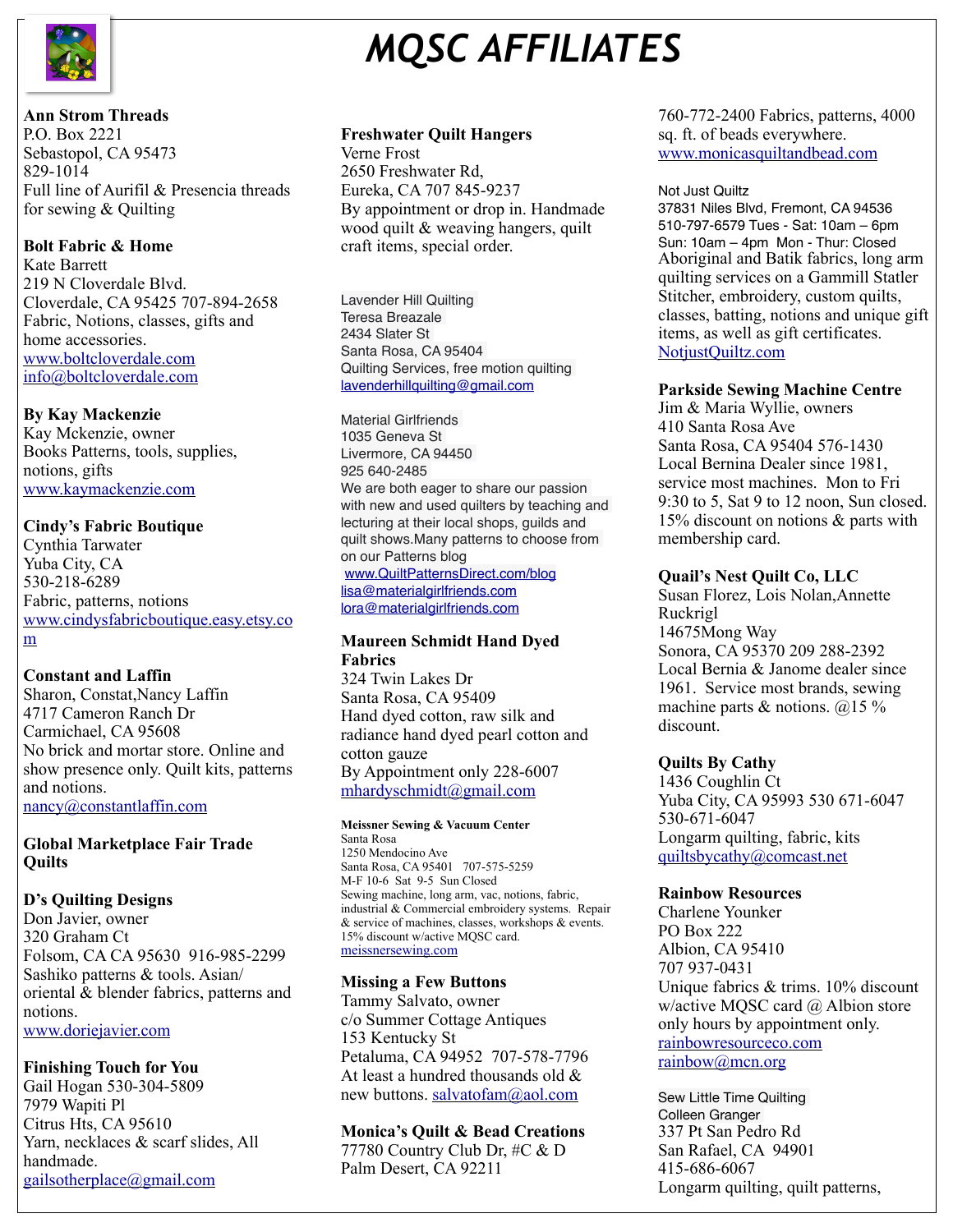**Sproule Studios**  April Sproule, Owner 358 Main St Fortuna, CA 95540 Textile artist/designer/longarm quilting services [www.sproulestudios.com](http://www.sproulestudios.com)

**Tenaj Creations**  Janet Paehlig 408 888-4580 1021 Lincoln Way Auburn, CA 95603 Quilting & sewing supplies. Machine Sales and repair. Classes [yourcaliforniafabric.com](http://yourcaliforniafabric.com) [californiafabric@sbcglobal.net](mailto:californiafabric@sbcglobal.net)

**Twice Nice Sewing Machine Restoration**  David & Marion Trebotich 5127 Sundance Ct Antioch, CA 94531 925-628-5039 Singer Featherweights,& Sewing accessories Mon-Fri 9-5 [www.twiceniceshoppe.com](http://www.twiceniceshoppe.com)

**Village Sewing Center** 

John Furtado, owner 506 Lewis Rd, Santa Rosa, CA 544-7259 Sewing, sergers & embroidery machines, cabinet sales, books, repairs,

fabric, thread, notions & classes. Mon-Fri 10-6, Sat 10-5 Sunday CLOSED Discount with membership card [www.villagesewing.com](http://www.villagesewing.com)

**Your California Fabric Connection**  Terry Abbett 3445 Clayton Rd Concord, CA 94519 800-479-7906 High quality quilt fabric scrap bags, stash builder fabrics. [yourcaliforniafabric.com](http://yourcaliforniafabric.com)

### 2019 Quilter's Quest Shop Hop Nov 8, 9 & 10

*When can you experience 8 spectacular Bay Area quilt stores in one weekend? The Annual Quilter's Quest Shop Hop! For three days November 8-10, travel through the beautiful wine country of Sonoma and Livermore; view Antioch's picturesque San Joaquin-Sacramento River Delta; explore the quaint charm of Bay Area "small towns" Lafayette, Danville, and Winters; and stopover at the Sacramento Valley's edge in Vacaville; delight in the spectacular view of both the Bay Bridge and the Golden Gate Bridge in Berkeley. Each destination has eye candy and inspiration galore!*

*This year's Quilter's Quest theme is "Let's Talk Quilts!"At each shop you will receive two FQ's, one FQ of words on a neutral background and one FQ of a modern tonal fabric--so that after visiting the 8 shops you will have acquired 4 yards of fabric! As you travel from shop to shop you will see each shop's quilt to inspire your own Quilter's Quest quilt. The possibilities are endless!*

*Take note of each shop's quilt and be sure to vote for your favorite quilt on the front of your passport. The shop with the most votes wins bragging rights... and we all want to win!*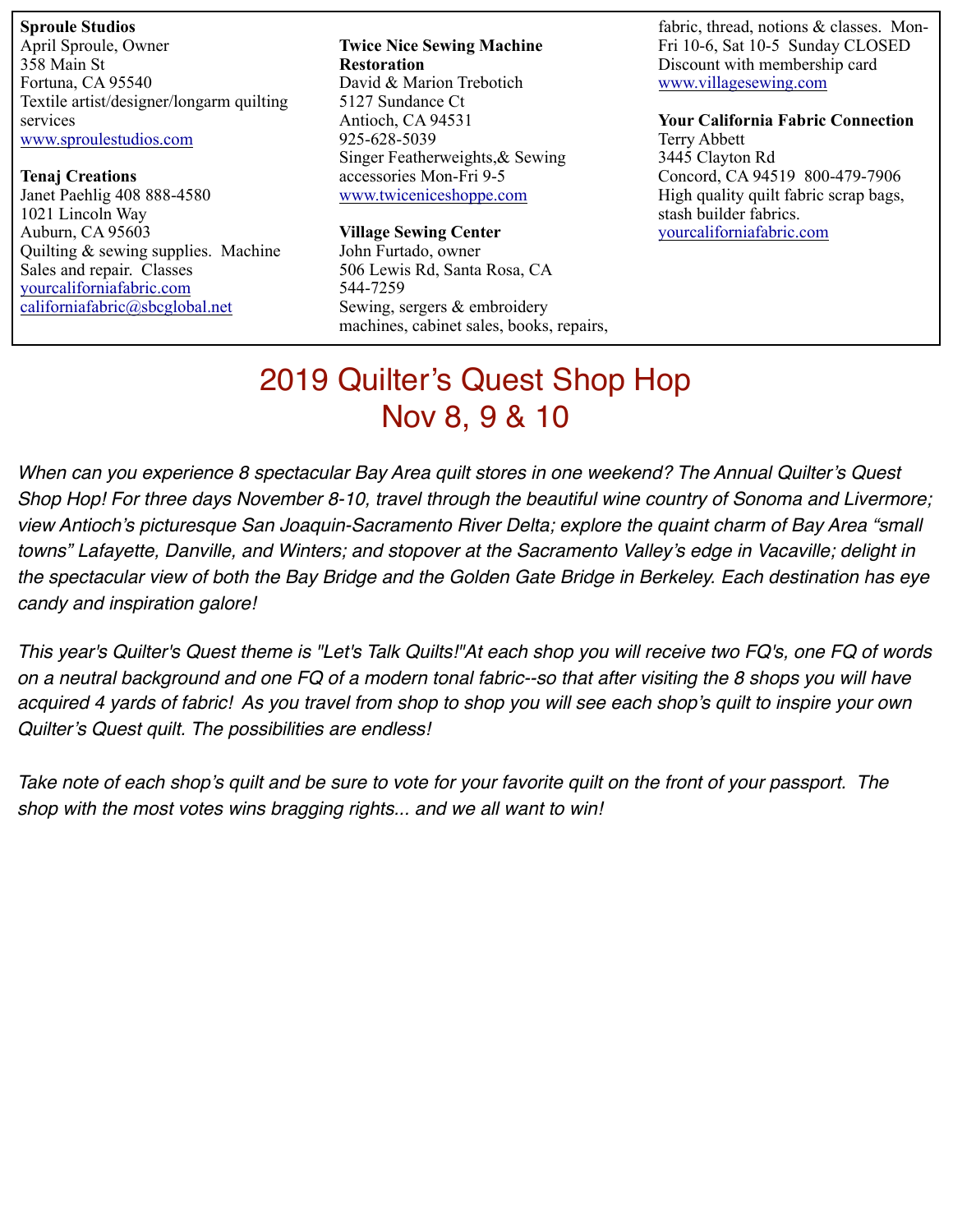#### **2018—2019 EXECUTIVE BOARD OFFICERS**

Secretary **Miriam Marlin** Treasurer **Sarah Whiton** 

President Karen Mansergh Vice President Karen Derrick

#### **2018—2019 BOARD COMMITTEE CHAIRS**

Community Relations Marilyn Lira Assistant Donna Poe Hospitality **Nancy Robinson**<br>
Librarian China Biane Dickinson Mary Pepsco Kerry Mertle Membership Deana Abramowitz Kathy Vedder Newsletter Editor<br>Programming Sue Peretti-Keith<br>Cindy Cunninghar Ways & Means **Ellen** Fox

Activity Relations **Norma Jean Edwards** Diane Dickinson

Cindy Cunning ham Assistant Sue Peretti-Keith Quilt Show Chair Gina Stateler-Calhoun

#### **2018—2019 COORDINATORS & ASSISTANTS**

Basic Skills **Alys** Hay

Block of the Month Carole Behlke Assistant Heidi Anderson Cat & Dog Cuddles Julie Neff Assistant Janske Silva Email Blaster **Galactic Exercise State Server** Joanne Thomas<br>Fabric Exchange **Joanne Thoma** Cambra Fabric Exchange Friendship Blocks Jeanne Nelson Historian Deb Gomes Holiday Raffle Coordinator Holiday Potluck Coordinators Geri Cross

Medallions **Trina Jahnsen** 

Opportunity Quilt Design & Construction Coordinators 2020 Cynthia Bes Assistant Sarah Whiton Opportunity Quilt Marketing Saraj Cory Programs 2018-2020 Cyndi Cunningham 2020 Assistant Public Relations Quilt Show Entries Trina Jahnsen Raffle, Monthly **Fran Morell** Round Robin Workshops Kay Hawkins<br>Show & Tell Show Ram Brown Show  $\mathrm{ft}$  Tell Sonoma County Fair Rep Carole Behlke Cloverdale Fair Rep Audrey Giroux Spring Fundraiser **Line Woodall** Assistant Deb Gomes Quilter of the Month **Judy Pudoff**<br>Sunshine **Sunshine** Shirley Black Webmaster **Karen Derrick** 

 Karen Lavender Patti Bassignani Assistant Cecile Clabaugh Assistant Margaret Garretson

Assistant Helaine Campbell NCQC Representative Cyndi Cunningham

Susan Peretti-Keith

Shirley Black

*Holiday Party* 

We know it's 90+ degrees outside and who would be thinking about a holiday (December) party?? For new members, each year the Guild has a potluck holiday party. It's a fun time with raffle baskets (made up by members), barrels for "Toys for Tots" donations, a gift exchange, and other fun stuff.

At the party each table has a host who decorates the table, maybe makes favors for the table guests, and generally looks after their table guests.

So this is an early alert/nudge to stimulate your thinking about volunteering to be table host for the party. There will be 9 tables this year so we need 9 hosts. It's fun to do so think about it. Want to know more? Talk to Geri Cross or Alys Hay.

Dish assignments:

A-D= Salad/Bread E-L= Dessert M-R= Side Dish S-Z= Main Dish \*\*\*\*\*\*\*\*\*\*\*\*\*\*\*\*\*\*\*\*\*\*\*\*\*\*\*\*\*\*\*\*\*\*\*\*\*\*\*\*\*\*\*\*\*\*\*\*\*\*\*\*\*\*\*\*\*\*\*\*\*\*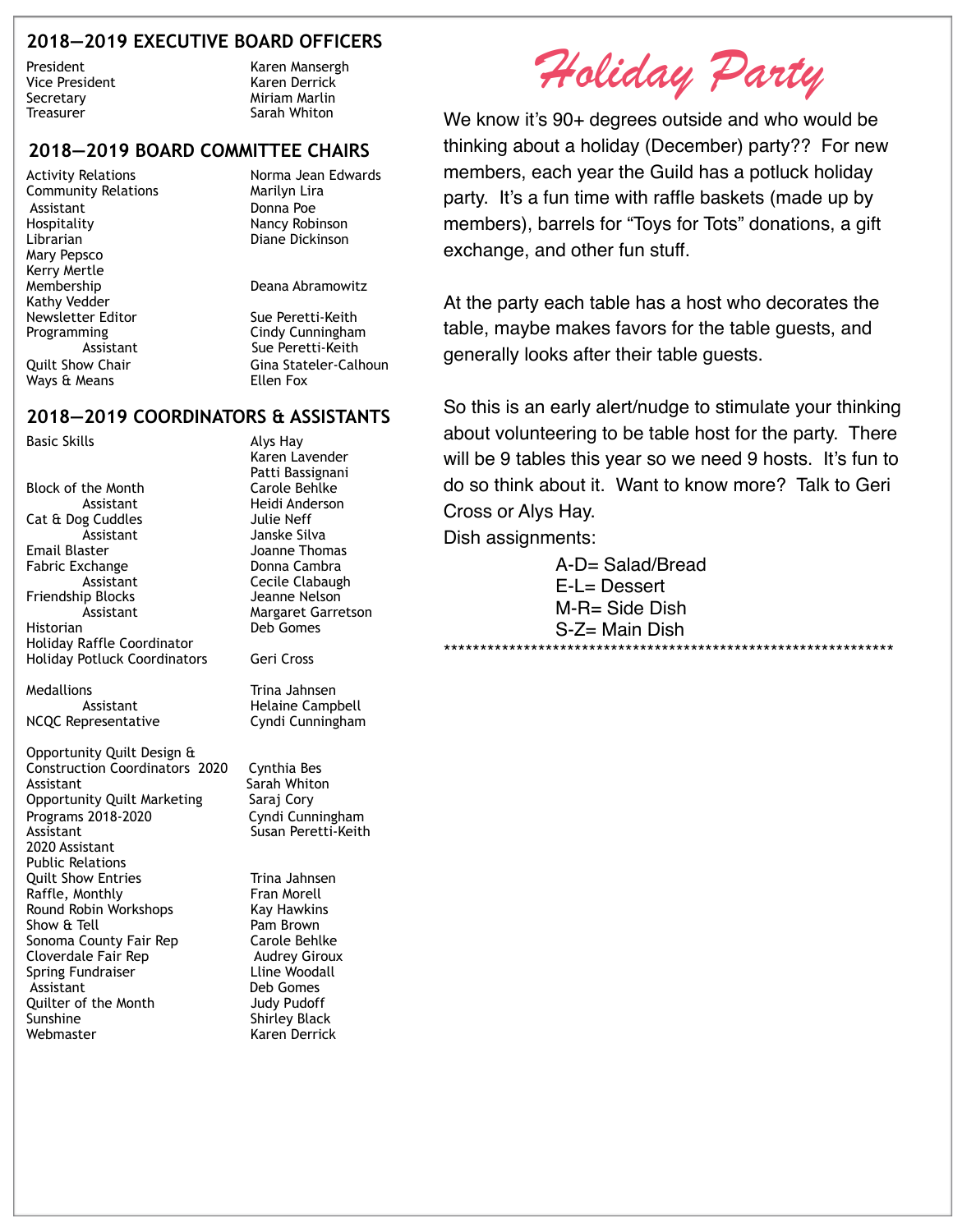# Northern California Sister Quilt Guilds

Albany "East Bay Heritage Quilters"

P O Box 6223, Albany, CA 94706-6223 [www.ebhg.org](http://www.ebhg.org/)/ [ebhq@ebhq.org](mailto:ebhq@ebhq.org) Antioch "Delta Quilters Guild" P O Box 154, Antioch, CA 94509-0154 [www.deltaquilters.org/](http://www.deltaquilters.org/) Auburn "Foothill Quilters Guild" P O Box 5653, Auburn, CA 95604-5633 [www.foothillquilters.org/](http://www.foothillquilters.org/) Campbell "PenWAG", Peninsula Wearable Arts Guild, P O Box 111776, Campbell, CA 95011- 1776, [www.penwag.org/](http://www.penwag.org/)

Concord/Pleasant Hill "Contra Costa Quilt Guild" P O Box 23871, Concord, CA 94523 -0871,

#### [www.contracostaquiltguild.org/](http://www.contracostaquiltguild.org/)

Danville "Diablo Valley Quilters Guild" P O Box 1884, Danville, CA 94526-1884 [www.DiabloValleyQuilters.org/](http://www.diablovalleyquilters.org/) Elk Grove "Elk Grove Quilt Guild" P O Box 1413, Elk Grove, CA 95759-1413 [www.ElkGroveQuiltGuild.org](http://www.elkgrovequiltguild.org/) Fairfield "Sew the North Wind Blows" P O Box 2891, Fairfield, CA 94533-2891 [www.northwindquiltersguild.com/](http://www.northwindquiltersguild.com/) Fallon, Nevada Quilt Guild, "Silver State Patchwork News," P.O. Box 5265, Fallon, NV 89407-5265

#### [www.nevadaquiltguild.org/](http://www.nevadaquiltguild.org/)

Folsom "Folsom Quilt & Fiber Guild" P O Box 626, Folsom, CA 95763-0626 [www.folsomquilt.org/](http://www.folsomquilt.org/) Fort Bragg "Ocean Wave Quilters" P O Box 131, Fort Bragg, CA 95437 [www.soroptimistfortbraggca.org/SIFB/](http://www.soroptimistfortbraggca.org/SIFB/) quilt/ or html: [SIFB@mcn.org](mailto:SIFB@mcn.org)

Grass Valley "Pine Tree Quilt Guild" P O Box 3133, Grass Valley, CA 95945- 3133 [www.pinetreequiltguild.com/](http://www.pinetreequiltguild.com/) Gualala "Pacific Piecemakers Quilt Guild" P O Box 244, Gualala, CA 95445-0244 [www.pacificpiecemakers.org/](http://www.pacificpiecemakers.org/) Kelseyville "Ladies of the Lake Quilt Guild" P O Box 875. Kelseyville, CA 95451 [www.llqg.org/](http://www.llqg.org/) Lodi "Tokay Stitch 'n' Quilt Guild" Grape- line, P O Box 1838, Lodi, CA 95241-1838 [www.tokaystitchnquilt.com/](http://www.tokaystitchnquilt.com/) Modesto "Cross Country Quilters" P O Box 577063, Modesto, CA 95357 [www.crosscountryquilters.com/](http://www.crosscountryquilters.com/) Napa Valley Quilters "Loose Threads' P O Box 405, Napa, CA 94559-0405 [www.napavalleyquilters.org/](http://www.napavalleyquilters.org/) Northern California Quilt Council c/o New Pieces, 766 Gilman Berkeley, CA 94707-1346 [www.ncqc.net](http://www.ncqc.net/)/ or [smalachowski@hotmail.com](mailto:smalachowski@hotmail.com)

Petaluma "Sew Much News" P O Box 5834, Petaluma, CA 94955-5834 [www.petalumaquiltguild.org](http://www.petalumaquiltguild.org/)/ Pleasanton "Amador Rose" P O Box 955, Pleasanton, CA 94566-0955 [www.amadorvalleyquilters.org/](http://www.amadorvalleyquilters.org/) or [newsletter@amadorvalleyquilters.org](mailto:newsletter@amadorvalleyquilters.org)

Redding "Quilters' Sew-Ciety of Redding, P O Box 492581, Redding, CA 96049-2581 www.quilterssewciety.org/ Redwood City "Peninsula Quilters' Gazette" P O Box 2423, Redwood City, CA 94064-2423

#### [www.peninsulaquilters.org](http://www.peninsulaquilters.org/)/

Rocklin "Pioneer Quilters Guild" P O Box 126, Rocklin, CA 95677-0126 [www.pioneerquiltersguild.org/](http://www.pioneerquiltersguild.org/) Sacramento "River City Quilters Guild" "Needle Notes", P O Box 15816, Sacramento, CA 95852-0816 [www.rivercityquilters.org](http://www.rivercityquilters.org/)/

San Francisco "Quilters Cables" P O Box 27002, San Francisco, CA 94127- 7002 [www.sfquiltersguild.org](http://www.sfquiltersguild.org/)/ San Joaquin San Joaquin Valley Quilters Guild. [www.sjvqg.com/](http://www.sjvqg.com/)

San Jose/Campbell "The Valley Quilter" P O Box 792, Campbell, CA 95009 [www.scvqa.org/](http://www.scvqa.org/) San Rafael "Mt. Tam Quilt Guild" P O Box 9251, San Rafael, CA 94903-9251 [www.mtqg.org/](http://www.mtqg.org/) Santa Maria "All-American City Quilters" P O Box 7217, Santa Maria, CA 93456 aac[-quilters@yahoo.com](mailto:quilters@yahoo.com) Santa Rosa "Santa Rosa Quilt Guild" P O Box 9251, Santa Rosa, CA 95405-9251 [www.santarosaquiltguild.org/](http://www.santarosaquiltguild.org/) Watsonville Pajaro Valley Quilt Assn. P O Box 1412, Aptos, CA 95001-1412 [www.pvqa.org/](http://www.pvqa.org/) Yuba City "Valley Quilt Guild" P O Box 1463, Yuba City, CA 95992-1463 [www.valleyquiltguild.com](http://www.valleyquiltguild.com/)/